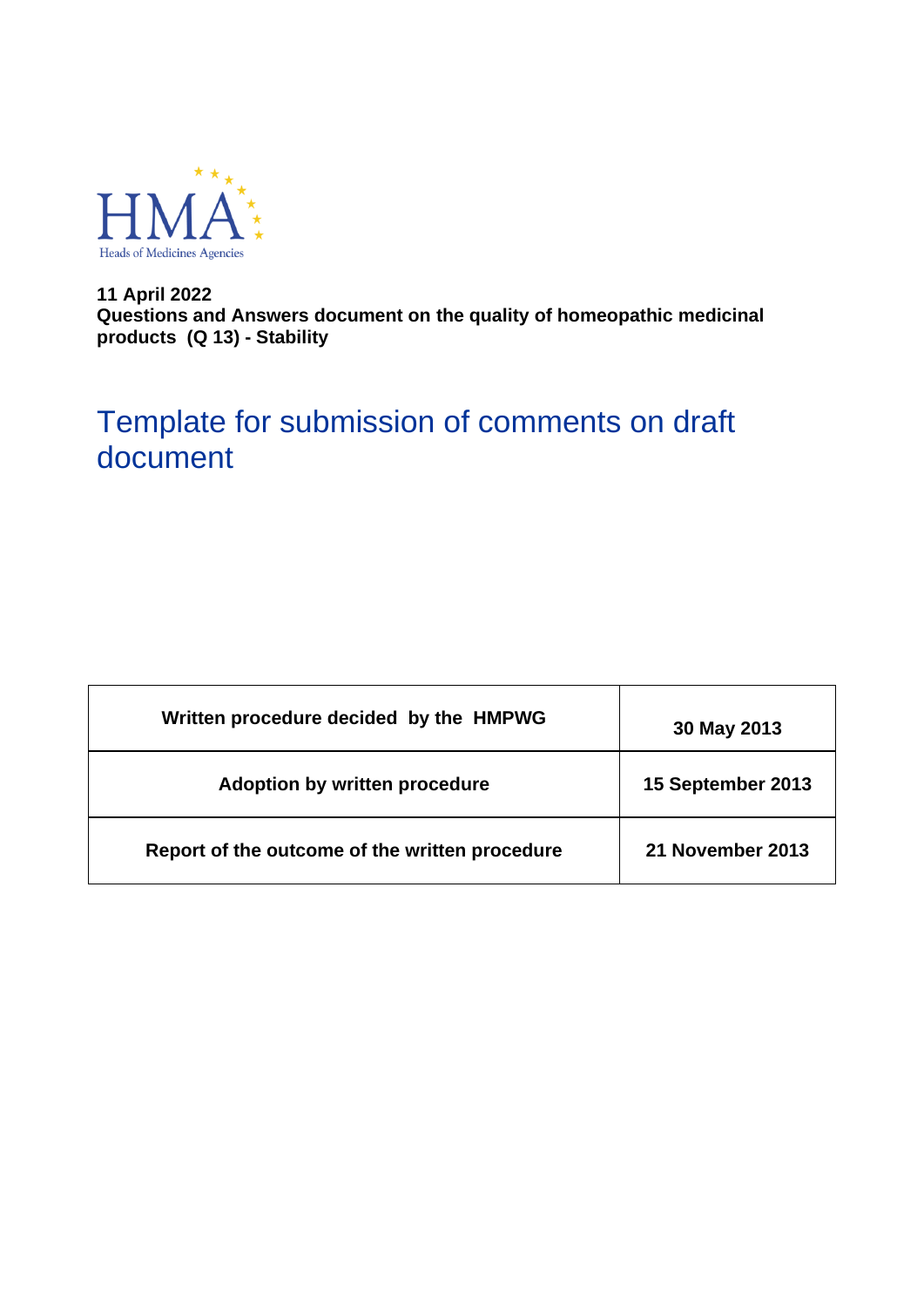# Submission of comments on draft document

### **Table 1: Origin of comments**

Questions and Answers document on the quality of homeopathic medicinal products (Q 13) - Stability

| Organisation or individual | Contact details (e-mail address, telephone number, name<br>of contact person) |
|----------------------------|-------------------------------------------------------------------------------|
| <b>ECHAMP</b>              | Amandine OSET                                                                 |
| Rue Washington 40          | amandine.oset@echamp.eu                                                       |
| B-1050 Brussels            | +32 2 649 94 40                                                               |
|                            |                                                                               |
|                            |                                                                               |

Interested parties are invited to send comments together with a copy of the cited references. This will facilitate the assessment of comments, suggestions and corresponding justifications. When the reference consists of a book chapter, the copy must include the page of the book showing the year of publication. Comments without copies of the supporting literature will not be considered. Comments should be sent electronically and in Word format (not pdf). Comments and the identity of the sender will be made public unless a justified objection is received at the time of the submission. . Please submit comments on each document separately.